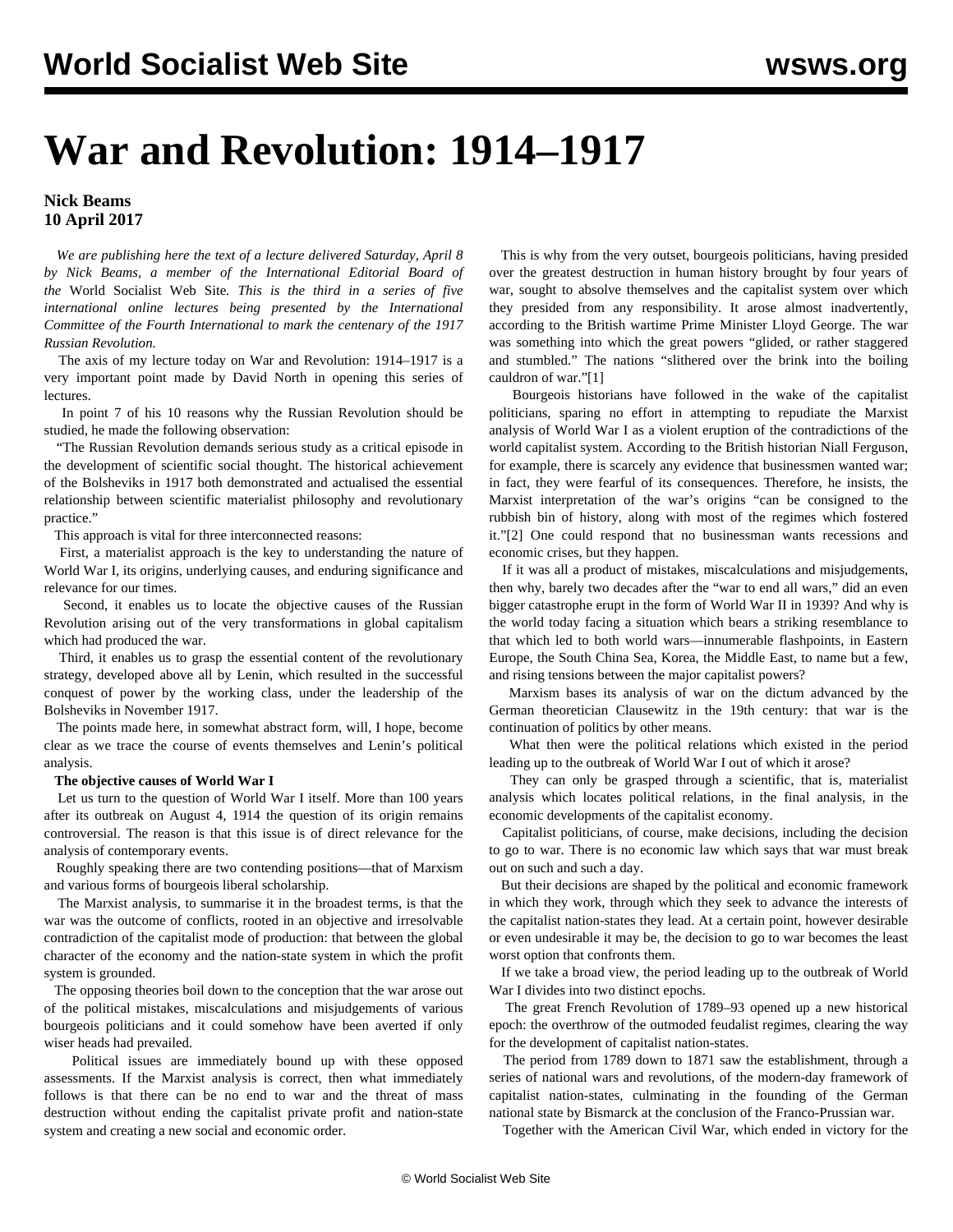industrial north, these national states provided a mighty springboard for the development of the productive forces under capitalism. However, this very process gave birth to a new epoch.

 The last quarter of the 19th century and the opening decade of the 20th were characterised not by national wars against the remnants of feudal absolutism but by the struggle for colonies by the rising capitalist great powers. Africa, for example, had hardly started to be colonised in 1875. In the 25 years to the end of the century, however, it had been almost completely carved up by Britain, France, Germany and Belgium.

 The political structure of the world was being transformed by these economic developments. In the first half of the 19th century, Great Britain had been the dominant global capitalist power. It was the workshop of the world and ruled the waves.

 But new rivals were emerging: on the European continent in the form of Germany, undergoing vast industrialisation, in the East, Japan, and in the West, the United States, which made its entry into the scramble for colonies in the Spanish-American War of 1898 and the subsequent annexation and subjugation of the Philippines.

 Each of these capitalist powers was seeking, to use the phrase developed in Germany, its "place in the sun." But in doing so they ran up against each other.

 At one point a German diplomat asked one of his British counterparts where Her Majesty's Government would not oppose the establishment of German colonies. The British diplomat replied that Whitehall was perfectly amenable to the setting up of German colonies, provided they were not contiguous with or between two British colonies. In the other words, the German diplomat replied: "Nowhere."

 Tensions between the capitalist great powers were rising. Britain and France almost went to war in the so-called Fashoda incident in 1898 when their armed forces confronted each in the upper Nile.

 A row erupted when the German Kaiser expressed his support for the Boers in South Africa. The Balkans, under the domination of the Austro-Hungarian Empire, were becoming a tinder box, seething with national opposition to Austrian rule, a conflict in which Russia had a direct stake as it sought to advance its interests to the west.

 In the government offices and chancelleries, the implications of this new period were being assessed.

 In 1907, an under-secretary in the British Foreign Office, Eyre Crowe, produced an extensive memorandum for Foreign Secretary Lord Grey. Crowe was tasked with making an assessment of whether, under conditions where its economy and influence were rapidly expanding, Germany's intentions were peaceful or militaristic.

 He concluded that in the end it did not matter because the very development of Germany and its expanding global interests threatened the British Empire. Therefore, whatever assessment was made of Germany's intentions, Britain, had to prepare for war. That war broke out just seven years later.

 The immediate event which set off the Great War of 1914—the assassination by a Serbian nationalist of the Austrian Archduke Ferdinand in Sarajevo, Bosnia, on June 28—was an accident. What followed was not.

 The Austrian regime, ruling over an empire in central and southeastern Europe, feared its break-up. It was determined to crush rising nationalist opposition in the Balkans spearheaded by Serbia and backed by an even bigger threat in the form of Russia. It issued a series of impossible demands to Serbia over the investigation of the assassination, aimed at provoking war.

 The war may have been restricted to a local skirmish had it not been for the fact that the Austrian situation was intertwined with the economic and strategic interests of all the European great powers.

 In Berlin, the Hohenzollern regime issued what amounted to a "blank cheque" to its Austrian ally to take all necessary action against Serbia, even though that may lead to a war with Russia. According to an official government statement, if the Serbs, aided by Russia and France, had been allowed to go on endangering the stability of the Austrian monarchy this would weaken the position of Germany. Vital economic interests were also at stake.

 Looking back in 1917, the German politician Gustav Stresemann summed up the view in the powerful industrial circles for which he spoke. Germany had seen "others conquer worlds," a world "under the sceptre of others" where "our economic breath of life" was becoming increasingly restricted.[3]

 No less vital issues were at stake for France in its support for Russia in the conflict with Germany. The annexation by Germany of the province of Alsace-Lorraine in 1871 gave rise, as Marx had perceptively predicted, to an alliance between France and Russia in which the two would arm against Germany.

 In the conflict between Germany and Russia, France could not stay neutral because, as the French President Poincaré later explained, the break-up of the alliance that had been in place for a quarter of a century would "leave us in isolation and at the mercy of our rivals."[4]

 Britain was likewise confronted with vital strategic and economic issues. Its policy was based on preserving the balance of power in Europe, to ensure that no single power or group of powers was able to challenge its global hegemony, based on its empire—above all the plunder of India.

 In a remarkably candid assessment, the then first lord of the admiralty, Winston Churchill, summed up its position during a 1913–14 debate on naval expenditure:

 "We have got all we want in territory, and our claim to be left in unmolested enjoyment of vast and splendid possessions, mainly acquired by violence, largely maintained by force, often seems less reasonable to others than to us."[5]

 Accordingly, after some equivocation, Britain decided to support France and went to war against Germany.

 The real war aims, of course, were never stated. How can a government declare to its population that it is sending the flower of its youth to die and be maimed on the battlefields in the interest of profits, the acquisition of resources, colonies and markets? The great powers sought to cover over the real motivations with an unending stream of lies issued through the mass media.

 In Germany, the war was proclaimed to be for the "defence of the fatherland," to maintain German culture and economy against the barbarism of Russia.

 France declared it was going to war to defend the ideals of French political life, the legacy of the French Revolution—liberty and equality—against Prussian autocracy, notwithstanding the fact that it was allied with the despotic tsarist regime.

 Britain declared it had entered the war to defend the neutrality of "little Belgium," so grossly violated by the "Huns," despite the fact that it would have done the same itself.

 And when the United States entered the war in April 1917, to defend its own strategic and financial interests, it added to this mountain of lies by declaring that the war was to "make the world safe for democracy."

#### **The betrayal of the Second International**

 The outbreak of the war did not come as a surprise to the Marxist movement. In fact it had been foreshadowed as far back as 1887 by Frederick Engels.

 The only war left to be waged by Prussia-Germany, he wrote, would be a world war, the violence of which would be of hitherto unimaginable proportions.

 "Eight to ten million soldiers will be at each other's throats and in the process they will strip Europe barer than a swarm of locusts. The depredations of the Thirty Years War compressed into three to four years and extended over the entire continent: famine, disease, the universal lapse into barbarism, both of the armies and the people, in the wake of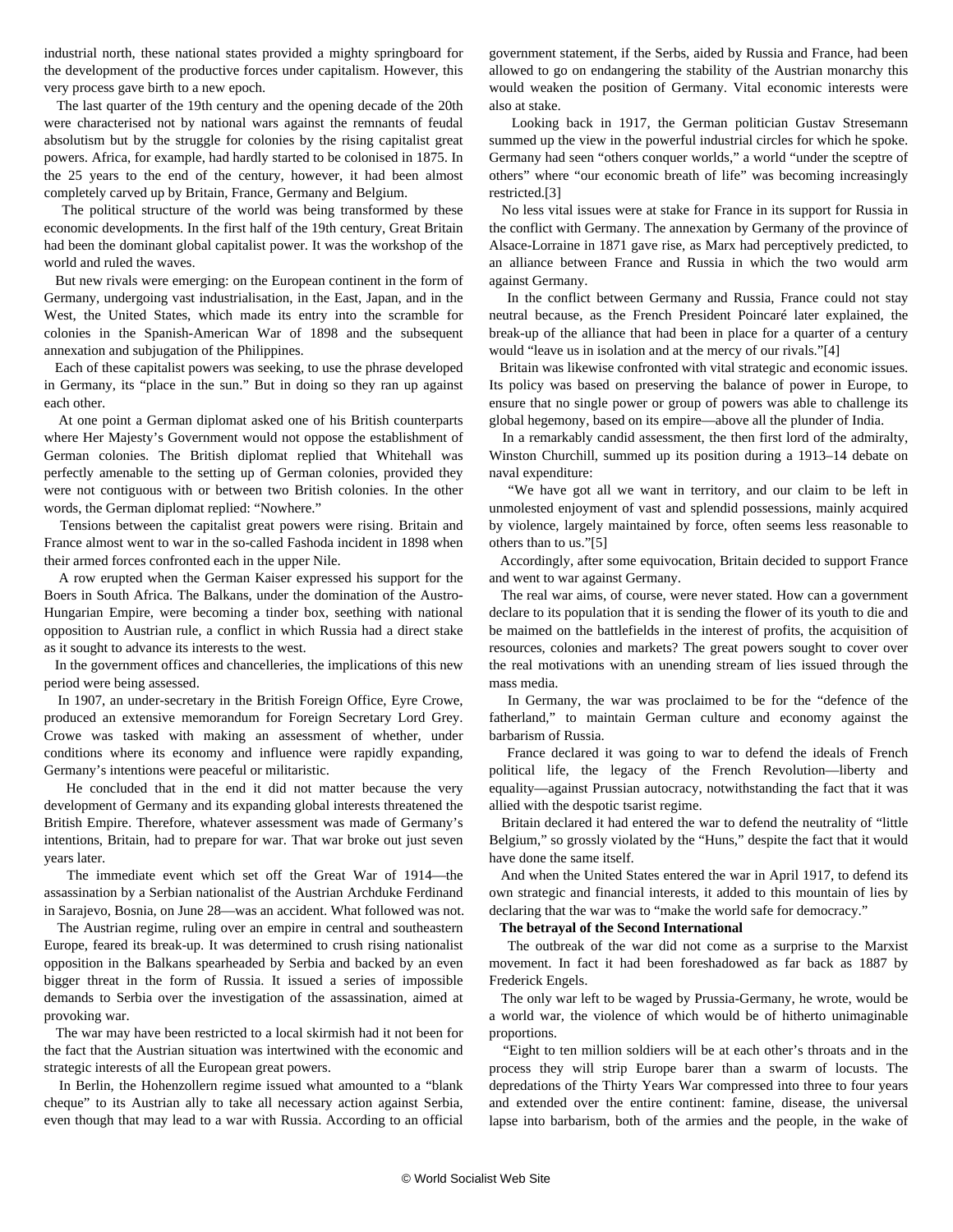acute misery, irretrievable dislocation of our artificial system of trade, industry and credit, ending in universal bankruptcy collapse of the old states and their conventional political wisdom to the extent that crowns will roll into the gutters by the dozen."

 It was impossible to foresee how the war would end and who would be the victor, he continued. "Only one consequence is absolutely certain: universal exhaustion and the creation of the conditions for the ultimate victory of the working class."[6]

 The Second International, comprised of the social-democratic parties proclaiming adherence to Marxism, had charted the rise of great power rivalries and tensions and pointed to the dangers of war, arising from the struggle for markets and profits.

 But if the outbreak of war itself was not a surprise, then the reaction of the leading parties of the International was a shock.

 On August 4, 1914, as German troops marched into Belgium with the aim of conquering France, the parliamentary representatives of the German SPD, the leading party of the International, voted unanimously in favour of war credits. There were 14 in opposition out of the 92 but they abided by party discipline in the Reichstag vote. The French socialists followed suit, declaring support for their own nation.

 These decisions were in complete contravention of resolutions passed at congresses of the Second International. In 1907, at a congress held in Stuttgart, Germany, the International had issued a resolution declaring it was the duty of all parties to "exert every effort" to prevent war by the means they considered necessary.

The resolution then stipulated:

 "Should war break out nonetheless, it is their duty to intervene in favour of its speedy termination, and to do all in their power to utilise the economic and political crisis caused by the war to rouse the people and thereby to hasten the abolition of capitalist class rule."[7]

 The Basle congress of 1912, held as war clouds were gathering, strengthened the resolution. It retained the Stuttgart phrasing but then referred to the Paris Commune of 1871 and the Russian Revolution of 1905 to make even clearer what was meant.

 Lenin's response to the war was grounded in the analysis developed in the years preceding its outbreak. It was an imperialist war for colonies and profits.

 From the outset, Lenin insisted that the betrayal of the Second International meant it was dead. It was necessary to break from it politically, ideologically and organisationally.

 Against all attempts to cover up the significance of what had happened, the collapse "had to be recognised and its causes understood, so as to make it possible to build up a new and more lasting unity of the workers of all countries."

#### **Lenin and revolutionary defeatism**

 Lenin's strategical line for the building of a new, Third International, was summed up in the perspective "turn the imperialist war into a civil war" enunciated in the aftermath of the war's outbreak.

 "The conversion of the present imperialist war into a civil war is the only correct proletarian slogan, one that follows from the existence of the Commune, and outlined in the Basle resolution (1912); it has been dictated by all the conditions of an imperialist war between highly developed bourgeois countries," a statement entitled *The War and Russian Social Democracy* issued in November 1914 declared.[8]

 All of Lenin's work over the next period, in the lead up to, and in the course of the Russian Revolution, culminating in the conquest of political power in October 1917, was directed to carrying out this perspective, not simply, it must be emphasised, in Russia, but on an international scale.

 The very character of the war, a world war, dragging in workers of every country into the maelstrom of death and destruction, meant that the strategy and tactics of the proletariat could only be developed on an international scale and on the basis of a common perspective. As Trotsky was to later remark, August 1914 sounded the death knell of all national programs.

 Before examining the many different sides and aspects of Lenin's work, let me dispel some of the misconceptions about what the slogan "turn the imperialist war into a civil war" actually meant.

 It was not a radical phrase. Lenin, above all, was against this type of petty-bourgeois politics so characteristic of anarchist, semi-anarchist and syndicalist tendencies—loud declamations of radical action.

 It did not mean going into the street and proclaiming the necessity for civil war. Nor did it mean engaging in sabotage or other such actions—the "blowing up of bridges" as Lenin once put it—in order to deepen the crisis by artificial means.

 It was the elaboration of a line of political work to make clear to the international working class, through propaganda, education and agitation, the historic significance of the war and the revolutionary tasks that would rapidly confront it.

 How far removed was this perspective from radical phrase-mongering can be seen from a resolution authored by Lenin in March 1915 where he pointed to the first steps toward converting the imperialist war into a civil war. These should include: 1) an absolute refusal to vote for war credits: 2) a complete break with the policy of class truce; 3) the formation of an underground organisation where governments abolished constitutional liberties and introduced martial law; 4) support for fraternisation between the soldiers of the belligerent nations; 5) support for every kind of revolutionary mass action by the working class.[9]

 Lenin clearly recognised that such revolutionary activity could weaken the country that was waging war and lead to its defeat. However, a proletarian could not deal a class blow against his "own" government, or hold out a hand to the worker of another country who was at war with "our side" without contributing to the disintegration and defeat of his "own" imperialist great power.[10]

#### **The nature of imperialism**

 The elaboration of the strategy of revolutionary defeatism, as opposed to defencism, of turning the imperialist war into a civil war, was grounded on a scientific analysis of the nature of imperialism.

 The question of imperialism had been under discussion both within the ranks of the Marxist movement and more broadly in the period leading up to the war.

 In 1902, in the aftermath of the Boer War, the English social liberal John Hobson published a highly influential book, *Imperialism*: *A Study*.

 The term imperialism was not new. But in the past it had referred to the consolidation of a strong national state. Hobson drew out that the "new imperialism" differed from the old in that it involved "theory and practice of competing empires" and the dominance of finance capital over trading interests. This led to the growth of financial parasitism in which wealth was accumulated not so much through manufacture and trade but via an enormous tribute drawn from colonies and dependencies and the rise of a financial aristocracy using its vast wealth to bribe the lower classes into acquiescence to its rule.

 In 1910, the Austrian Marxist Rudolf Hilferding published his work *Finance Capital* in which he sought to extend Marx's analysis to take account of the enormous growth of finance that had taken place since his death.

 "No understanding of present-day economic tendencies, and hence no kind of scientific economics or politics is possible without a knowledge of the laws and functioning of finance capital," he wrote.[11]

 These two works were a major influence on Lenin as he sought to provide the theoretical foundation for his perspective. He was particularly drawn to Hobson's analysis of financial parasitism and the conclusions arrived at by Hilferding of the impact of finance capital on politics.

 Hilferding had drawn out that the domination of finance capital spelled the end of the liberal bourgeois politics of the 19th century based on free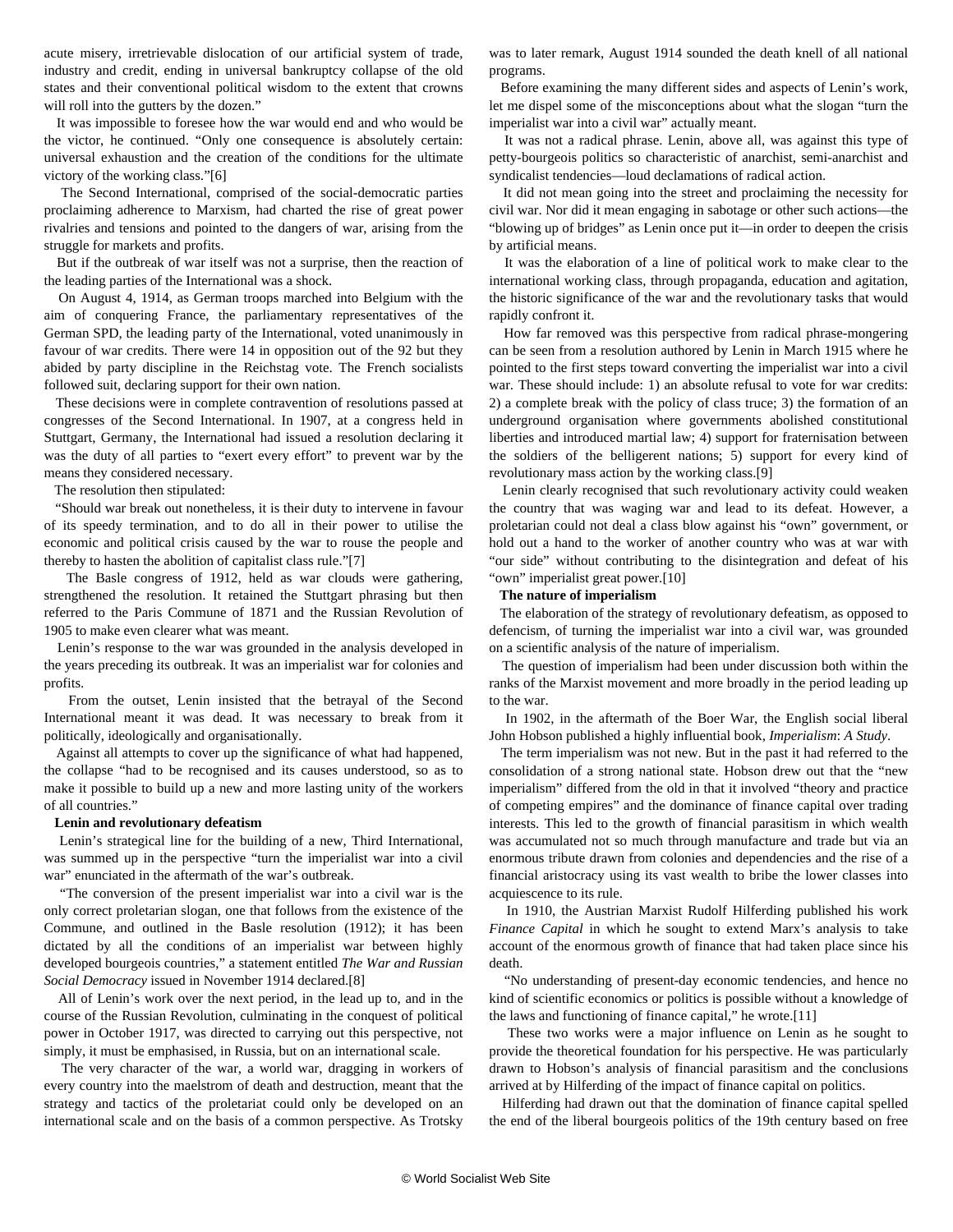competition and increasing democratisation. Finance capital had to fashion a new ideology to meet its needs. "This ideology ... is completely opposed to that of liberalism. Finance capital does not want freedom, but domination."

 Whereas the old liberalism had opposed international power politics, finance capital demands a strong state "which can intervene in every corner of the globe and transform the whole world into a sphere of investment."[12]

 This determined the politics of every great power, whether it took the form of a democratic republic or an absolutist regime. The politics of finance capital was, as Lenin put it, reaction "all down the line."

 In his work *Imperialism: The Highest Stage of Capitalism*, which he had been working on throughout 1915, Lenin drew together all the strands of the analysis he had been developing from the outbreak of the war. Through the presentation of data he laid out the character of the new epoch, showing how the war was the outcome of the predatory drive of finance capital for markets, profits and colonies.

 Like all great Marxist works, Lenin's *Imperialism* is a polemic. It is directed against the leading pre-war theoretician of German social democracy, Karl Kautsky, who played the central role in providing the theoretical justifications for social chauvinism.

 According to Kautsky, imperialism did not arise from a definite stage or phase in the development of capitalism but was simply the "preferred" policy of sections of the bourgeoisie consisting of the striving by industrial nations to bring large areas of agrarian territory under their control.

 This definition passed over the central feature of imperialism which was not the role of industrial but finance capital.

 Moreover, if imperialism was simply a "preferred" policy and therefore not rooted in objective developments in the capitalist economy, then what followed was that the politics of the working-class movement could be directed toward seeking an alliance with one or other section of the bourgeoisie which "preferred" another policy.

 Kautsky's definitions had one central political purpose: to provide the justification for opposition to the perspective of socialist revolution.

Lenin's analysis in *Imperialism* had three core components:

 1. It showed how the war had arisen out of an objective stage of capitalist development, the growth of monopoly out of competition and the rise of predatory finance capital to a dominant position, not from a "preferred" policy.

 2. The domination of finance capital, the transition to monopoly capital with giant enterprises, banks and financial institutions operating on a world scale had not only led to war. These same processes had resulted in a vast change in the social relations of production, a tremendous socialisation of production and labour.

 Therefore imperialism, based on the domination of parasitic finance capital, was not only moribund capitalism. The changes it had brought about, socialisation of production, signified, within the capitalist economy itself, the beginning of the transition to socialism. That transition, however, could only be realised, actualised, through the defeat of opportunism and its domination over the workers' movement.

 3. Opportunism was not simply the product of the betrayal of individual leaders. It was bound up with objective processes arising from imperialism and was organically tied to the interests of the capitalist ruling classes. Imperialism had led to the acquisition of super-profits from the colonies by the capitalist great powers. This enabled the bourgeoisie of these countries to create a privileged layer of sections of the pettybourgeoisie, of journalists, the trade union bureaucracies, better off and better placed employees and a privileged section of the working class which received material benefits—crumbs from the table of the imperialist banquet.

From this analysis Lenin drew far-reaching political conclusions.

 Imperialism had led to the transformation of the official leaderships of the working class into open agencies of the bourgeoisie. This was the material necessity for the formation of a Third International.

How that struggle was conducted was the key question of the hour.

#### **The struggle against opportunism**

 The privileged layers, which formed the social constituency for "defence of the fatherland," formed only a minority. It was necessary to go lower and deeper, to the "lowest mass" and explain to them the necessity of breaking with opportunism and thereby educate them for revolution.

 Here the main fire had to be directed against those who played an even more dangerous role by providing the opportunists and social chauvinists with a political cover by using Marxist sounding phrases. The leader of this trend was Kautsky.

 From the beginning of the war, having refused to oppose the support for war credits, Kautsky sought to provide social chauvinism with an internationalist hue.

 In October 1914, he wrote: "It is the right and duty of everyone to defend his fatherland; true internationalism consists in this right being recognised for socialists of all nations, including those who are at war with my nation."[13]

 In other words, true internationalism consisted in justifying German workers firing at French workers and vice versa in the name of "defence of the fatherland."

 Another attempt to provide an "internationalist" cover for opportunism was advanced by those who invoked the attitude of Marx to the wars of the 19th century, which had led to the formation of the nation states of Europe.

 In all those wars, Marx had taken an internationalist standpoint, seeking to assess the victory of which side would be the most advantageous for the cause of democracy and thereby benefit the working class. The same method, it was argued, had to be adopted in the present war. It was necessary, on the basis of an "internationalist" assessment, to determine the victory of which side would be the most advantageous from the standpoint of the working class and socialism.

 It is not hard to discern how such a position provided grist to the mill of the social chauvinists. The German opportunists would advance the claim that a defeat of Russian despotism was the most advantageous from an internationalist standpoint, while their French counterparts would likewise argue that the defeat of Prussian autocracy was the most advantageous, again from an internationalist standpoint.

 This attempt to provide an internationalist cover for social chauvinism completely ignored the vast changes that had taken place since Marx had written on the question of war.

 In the first seven decades of the 19th century, national wars were bound up with the overthrow of absolutism and took place where the objective conditions for socialism had not matured. But in the period since then, for almost half a century, the ruling classes of Britain, France, Germany, Italy, Austria and Russia had pursued a policy of plundering colonies and oppressing other nations. It was this policy that was being continued in the present war, Lenin wrote, following the dictum of Clausewitz.

 To decide in the present situation the victory of which side would be the most beneficial would be to determine whether it was better that India was plundered by Germany or Britain, whether it was better that China be partitioned by Japan or America, or whether Africa should be pillaged by France or Germany.[14]

#### **Against the defencists**

 In advancing the perspective of "turn the imperialist war into a civil war," Lenin countered two other significant arguments.

 The slogan of an end to the war with "neither victory nor defeat" raised two decisive questions.

First, it provided a political cover for the defencists. After all, the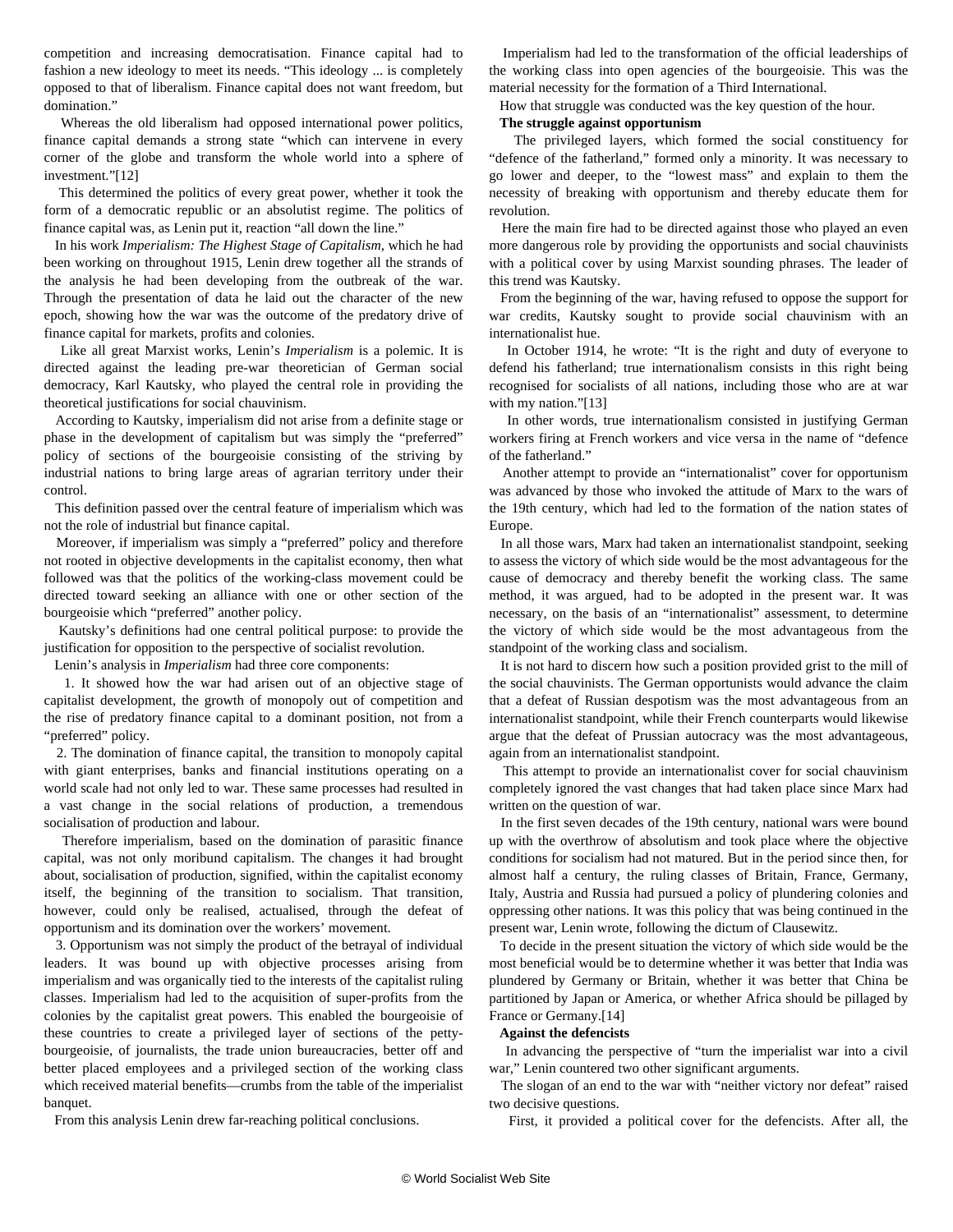supporters of the war efforts of their "own" governments claimed to be fighting against defeat. As the leading right-wing German Social Democrat Eduard David explained: "The significance of our August 4 vote was that we are not for war but against defeat."[15]

 If one is not for victory, but against defeat, this implies opposition to a revolutionary struggle as this could lead to a military defeat for one's "own" government. Therefore all such action had to be opposed.

 Second, the slogan "neither victory nor defeat" raised another, even more important, question. It was based on the conception that there could be a return to the status quo ante, refusing to recognise that the war marked a qualitative historical turn.

 A whole era of relatively peaceful organic development had been blasted to smithereens by the guns of August. There could be no going back to it.

 The eruption of the war was result of the economic development in the period 1871–1914. A new epoch had dawned, such that if peace did come, but the foundations of the existing socio-economic order remained, then such a "peace" would only be the breeding ground for new wars. The whole system had to be overturned through international socialist revolution.

 The same issues arose, in a slightly different form, with regard to the slogan of "peace" now coming into greater prominence as the deprivation of the masses deepened and the real nature of the war became apparent. By the end of 1914 a series of trenches extended across Western Europe that were to remain in place for the next four years. Offensives and counter-offensives brought no change, only mass slaughter, as the prospect of a quick end evaporated.

 As Rosa Luxemburg, the German-Polish revolutionist, wrote in April 1915 from her jail in Berlin where she was held because of her opposition to the war:

 "The scene has thoroughly changed. The six weeks' march to Paris has become a world drama. Mass murder has become a monotonous task, and yet the final solution is not one step nearer. Capitalist rule is caught in its own trap. Gone is the first mad delirium… The show is over. The curtain has fallen on trains filled with reservists, as they pull out amid the joyous cries of enthusiastic maidens … Into the disillusioned atmosphere of pale daylight there rings a different chorus; the hoarse croak of the hawks and hyenas of the battlefield… And the cannon fodder that was loaded upon the trains in August and September is rotting on the battlefields of Belgium and the Vosges, while profits are springing like weeds, from the fields of the dead." [16]

 As the horrors of the war piled up, one upon another, Lenin pointed to the importance of the desire for peace among ever broader masses of the populations of the belligerent countries. It was, he insisted, the duty of socialists to "take a most ardent part in any demonstration motivated by that sentiment."

 But above all they had to make clear that any peace without oppression, annexation and plunder and without the creation of the embryo of new wars could not happen without a revolutionary movement.

 "Whoever wants a lasting and democratic peace must stand for civil war against the governments and the bourgeoisie," he wrote. That is, they must fight for socialist revolution.[17]

The leading role in attacking this perspective was played by Kautsky.

 The justification offered by Kautsky and others for their repudiation of the commitments contained in the Basle resolution of 1912 was that it had envisaged the development of a revolutionary situation.

 That did not take place with the outbreak of the war—the masses were caught up in the imperialist war drive—and so the conditions supposedly envisaged by the resolution did not apply. The prospect of socialist revolution was therefore an illusion, a chimera. Marxism, as a scientific perspective, had to base itself not on delusions but on an objective appraisal of the situation.

 There is no question that large sections of the population were caught up in the war drive when mobilisation was ordered in the belligerent countries. Trotsky explained the reason for this development in mass psychology and the seeming isolation of the revolutionary vanguard at the outbreak of war.

 In the period of peace, the influence of the socialists touches upon and influences only the most advanced sections of the working class. Large sections of the population remain outside immediate political struggles. But with the outbreak of war and the beginning of mobilisation, they are drawn into politics.

 They are confronted with immediate questions of life and death, in which the government and the military rise up before them as their protector and defender. These feelings are mixed in with confused sentiments of a change, hopes and aspirations for a better situation.

 "The same thing happens," Trotsky wrote, "at the beginning of a revolution, but with one all-important difference. A revolution links these newly aroused elements with the revolutionary class, but war links them—with the government and the army!"

 In one case, the confused hopes and sufferings find expression in revolutionary enthusiasm, in the other these same social emotions "temporarily take the form of patriotic intoxication"—a mood that infects wide sections of the working class, including even those who have been influenced by socialism.[18]

 In such conditions, Trotsky continued, the party could not launch an immediate revolutionary struggle. It could, however, voice its opposition to the war, declare no confidence in the government, refuse to vote for war credits and, in that way, prepare for changes in mass consciousness that the course of the war would inevitably bring.

 The fact that this did not happen, that the signal for war mobilisation was also the signal for the fall of the International, that all the social democratic and labour parties "fell in line with their governments without a single protest" meant there had to be deep causes.

 Lenin, above all others, probed those causes to their full and in so doing developed the political strategy and tactics which led to the successful conquest of political power by the working class.

 Those who sought to defend the opportunists began by presenting a false picture of the situation with the outbreak of the war.

 According to Kautsky, writing in October 1914, "never is government so strong, never are parties so weak, as at the outbreak of war."

 In fact, Lenin responded, "never do governments stand in such need of agreement with all the parties of the ruling class, or the 'peaceful' submission of the oppressed classes to that rule in time of war."[19]

 Moreover, he continued, governments may appear to be all powerful, but "seeming" does not coincide with the actual, and no one linked revolutionary expectations simply with the outbreak of war. That was only the beginning of a process and already, Lenin was writing in 1915, symptoms of a revolutionary situation were developing in all countries as the discontent of the masses grew and governments demanded ever greater sacrifices.

 "Will this situation last long, how much more acute will it become? Will it lead to revolution? That is something we do not know. And nobody can know. The answer can only be provided by experience gained during the development of revolutionary sentiment and the transition to a revolutionary situation by the advanced class, the proletariat."[20]

 Furthermore, the reference to the lack of revolutionary struggles on the immediate outbreak of war was a product of the situation confronting the working class. In every country, it faced censorship and martial law, compounded by the unity of its leadership with the imperialist governments prosecuting those measures.

#### **Materialist philosophy and revolutionary practice**

 Going beyond the immediate situation, the issues raised by Lenin are of immense methodological importance, taking us back to point 7 in the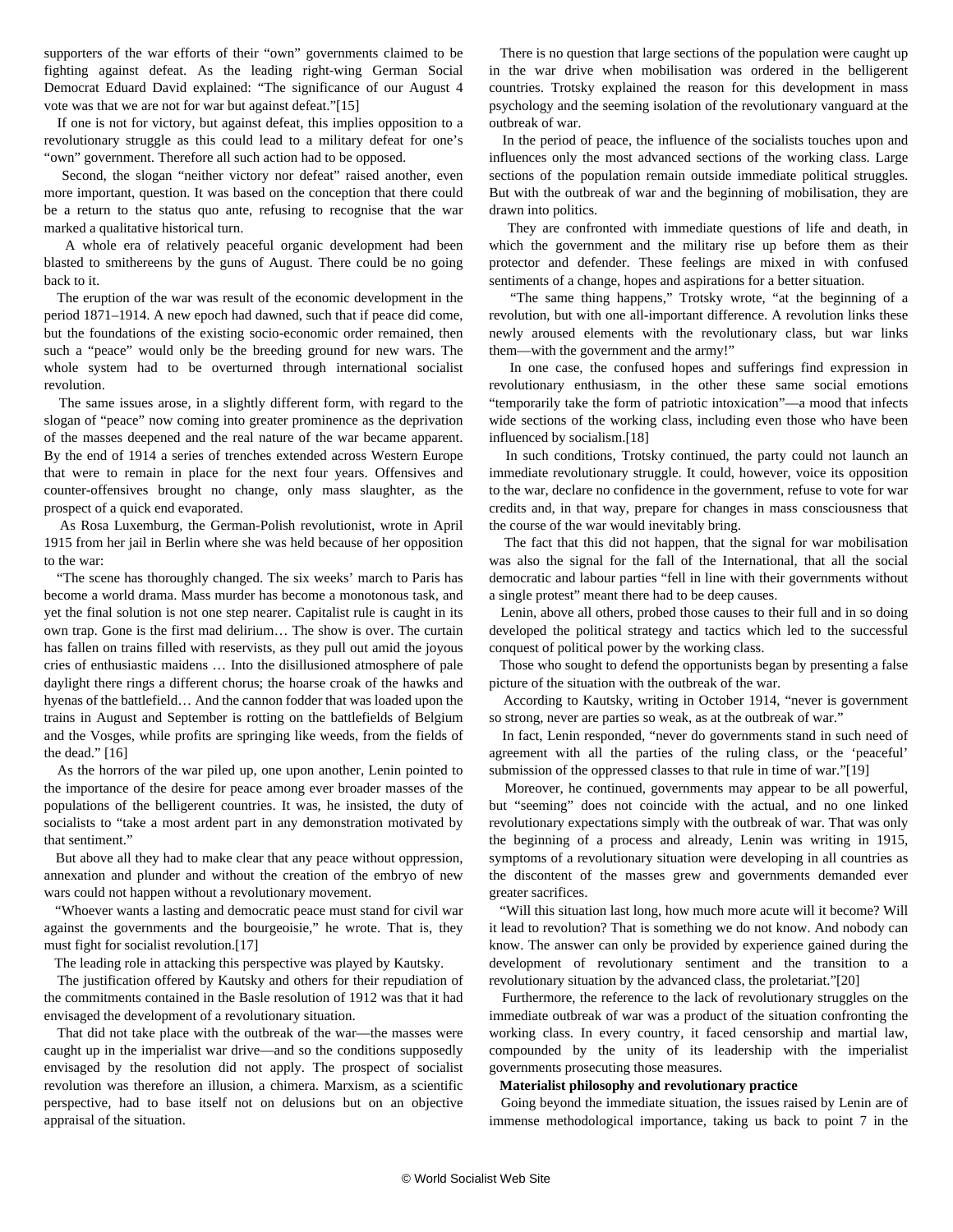opening lecture by David North in which he pointed to the "essential relationship between scientific materialist philosophy and revolutionary practice."

 The point emphasised by Lenin was the following: the situation was objectively revolutionary in that the ruling classes could not rule in the old way and increasingly neither could the masses live in the old way. But whether this objectively revolutionary situation would lead to an actual revolution could not be assessed by contemplation but only through the development of a revolutionary practice.

 What the situation actually contained, whether its potential could be realised, could only be discovered through the intervention of the conscious, subjective factor, the revolutionary party, seeking to develop the movement of the working class, revealing to it the objective situation it confronted and arming its developing struggles with a clear program, worked out to the end, aimed at the conquest of political power.

 Lenin's insistence on how the actual situation had to be grasped, rather than its mere "seeming," underscored the vital point made by Marx in his *Theses on Feuerbach* in which he outlined his decisive development of materialist philosophy.

 Kautsky and others claimed to be standing on the ground of materialism against the illusion-mongering of Lenin and his perspective of civil war and revolution to overthrow the bourgeoisie.

 However, it was not the materialism of Marx on which they sought to base themselves but rather the materialist outlook he had superseded through the incorporation of the gains of German idealist philosophy, above all Hegel, which had laid stress upon the active side, that is, human activity, in the historical process.

In the first of his *Theses on Feuerbach*, Marx wrote:

 "The chief defect of all hitherto existing materialism—that of Feuerbach included—is that the thing, reality, sensuousness, is conceived only in the form of the object or of contemplation, but not as human sensuousness, activity, practice, not subjectively." Hence the previous materialist philosophy had not grasped "the significance of 'revolutionary', of practical-critical activity."[21]

 In opposition to Kautsky, Lenin explained that no socialist had ever guaranteed that the present war, rather than the next one, would produce a revolution. The issue was that it was the duty of socialists to arouse the revolutionary consciousness of the working class by revealing the actual existence of a revolutionary situation.

#### **Marxism versus social chauvinism**

 The decisive question was: how was it possible that the most prominent representatives of international socialism had betrayed. The answer lay in a materialist analysis of the origins of the social chauvinist trend.

 In the period leading up to the war, stretching back more than a decade and a half, the socialist movement had been rent by a fundamental division over its perspective.

 Would socialism come about through a peaceful, gradual development, the accumulation of reforms through parliamentary and trade union activity, or would it come through a breakdown of the capitalist system and the eruption of revolutionary struggles?

 In 1898, the leading German social democrat Eduard Bernstein had proposed a fundamental revision of the party's basic perspective. Summing up the outlook of the gradualist tendency, he said the movement was everything and the final goal nothing. The revisionist tendency was pushed back so far as the formal position of the SPD was concerned. But the practices on which it was based—class collaboration and integration into the very structure of bourgeois rule—continued to gather strength.

 The issue flared again in the aftermath of the 1905 revolution in Russia. Was the revolution, with its mass general strikes and the formation of soviets or workers' councils, which Fred Williams so vividly outlined in his lecture two weeks ago, the harbinger of the European revolution, anticipating the forms it would take, as Rosa Luxemburg insisted? Or was

it, as her opponents, above all in the trade unions, maintained, an expression of Russian backwardness, in no way related to advanced Western Europe?

 The betrayal of the Second International brought the issue into clear focus. Its source was the growth and development of the opportunist trend which had come to full flowering and maturity, passing over into direct support for its own bourgeoisie in the war.

 Lenin's analysis of the material roots of this tendency had profound political implications. It meant that the new International, the Third International, could neither be reconstituted out of the remnants of the Second, nor could it be established on the basis of its theory and practices.

 The Second International, Lenin explained, had carried out important preparatory work in the period of "gradual" development. But the Third International faced new tasks: the direct revolutionary struggle against capitalist governments, a civil war against the bourgeoisie, the capture of political power and the triumph of socialism.

 That necessitated a complete political, ideological and organisational separation from opportunism, which, in period of the Second International, had been regarded as a "legitimate" trend within socialism.

 In Russia that political and organisational separation had been carried through in the split with the Mensheviks. For Lenin, its international significance was now coming into clearer focus.

 The division between the Bolsheviks and Mensheviks had begun at the 1903 congress of the Russian Social Democratic Labour Party. It was somewhat unclear in that it developed over a phrase on what constituted party membership.

 With the eruption of the 1905 revolution, the class basis of the divergence began to emerge. The policy of the Bolsheviks was based on hostility and opposition to the liberal bourgeoisie. That of the Mensheviks was an accommodation to the liberal bourgeoisie, most graphically expressed by Plekhanov's declaration that the Moscow workers should not have taken up arms in the December uprising.

 The task in Russia was a bourgeois-democratic revolution, they maintained, the ending of feudal absolutist rule, and the coming to power of a bourgeois regime. The actions in Moscow would only push the liberal bourgeoisie away from fulfilling its assigned historical role. It was necessary, therefore, to proceed with "tact" in relation to the bourgeois party, the Cadets, according to Plekhanov.

 The disputes continued after 1905 and within the International they were regarded as something of a Russian peculiarity. They are "at it again" was a common reaction.

 The betrayal of the Second International posed the necessity for a complete organisational separation from opportunism and its defenders. To Lenin it made clear the international significance of the split with the **Mensheviks** 

 The complete severance of the proletarian movement in Russia from petty-bourgeois opportunist elements had been prepared by the whole history of the movement, Lenin wrote.

 "Those who disregard that history, and, by declaiming against 'factionalism,' make themselves incapable of understanding the real process of the formation of a proletarian party in Russia …"

 The struggle in Russia had international significance because it was rooted, in the final analysis, in the same processes that had resulted in the growth and victory of opportunism in the Second International, leading to its betrayal in 1914. The same type of "European" development, in which privileged strata of the petty bourgeoisie acquired certain "great power" privileges of their "own" nation, had its Russian counterpart in the form of Menshevism, Lenin wrote.

 But in Russia, a split, both political and organisational, had been carried out with these forces. These were the "internationalist" tactics, consistently revolutionary, that now had to be extended.[22]

**The Zimmerwald conference**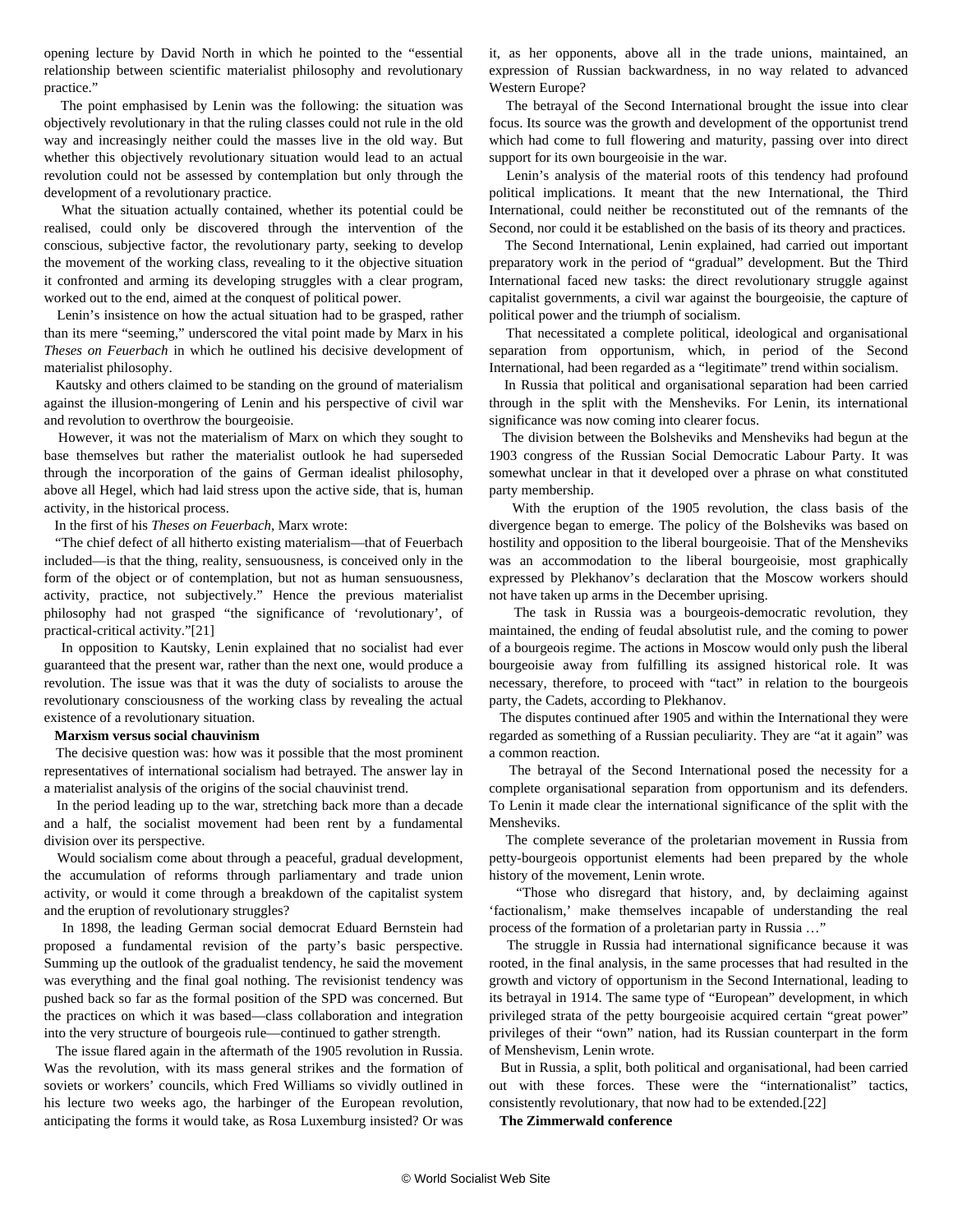The arena on which this struggle began was the socialist anti-war conference held in the small Swiss village of Zimmerwald from September 5–8, 1915. It was held in secret. The hotel booking was made in the name of an ornithological society. There was no bird watching, though there were some veritable eagles of human thought present, most notably Lenin and Trotsky.

 The Zimmerwald conference was organised by the Swiss socialist Robert Grimm. His perspective, and that of his supporters, who comprised the majority of the delegates, numbering 43 in all, was far removed from that of Lenin.

 Grimm's aim was not to launch a revolutionary movement against the war but to remove the stain of the August 4 betrayal from the Second International, and restore its pre-war foundations under the general slogan of peace.

 There was a broad left faction, which constituted a minority, and within that an even smaller faction, numbering around five, grouped around Lenin.

 Lenin did not have any illusions as to what the conference would bring. He saw it as a step forward in rallying the genuine Marxist forces internationally, however small they may be.

 The Swiss socialist left-winger Fritz Platten recalled that during the proceedings of the conference Lenin was the most attentive listener, speaking rarely and never for long. But when he did, his words had "the impact of a caustic shower." It was Lenin's perspective—he was the only one to present a draft resolution for the conference—which set the tone for many of the discussions.

 According to Platten, "Lenin's strength consisted in the fact that he saw the laws of historical development with phenomenal clarity."[23]

 It was his focus on those laws which determined Lenin's attitude to all attempts to revive the Second International by trying to wipe away the stain of August 4.

 The collapse of the Second International was not simply the result of the betrayal of its leadership. It signified the end of a whole historical epoch of relatively peaceful development. A new era of wars and revolutions had dawned. A new International had to be built, on new foundations, to meet new tasks.

 The slogan proposed was for peace. Yet this contained all the issues: how could there be peace without the overthrow of the capitalist system, whose historical development into imperialism had led to the war? And that task could not be carried out without a complete separation from, and intransigent struggle against, all those who had come to represent the interests of imperialism inside the workers' movement.

 During the evening session of September 7, the French delegate, Alphonse Merrheim, summed up the issues. The majority wanted peace action by the proletariat, not narrow formulas, he said. Merrheim was not against revolution but insisted: "A revolutionary movement can only grow from a striving for peace. You, comrade Lenin, are not motivated from a striving for peace, but by the desire to set up a new International. This is what divides us."[24]

 The outcome of the Zimmerwald conference was the issuing of a manifesto, drafted by Trotsky, and signed by all, against the imperialist war. It did not represent by any means all that Lenin, or even Trotsky, had wanted. But it was an advance, a step, as Lenin put it, "towards an ideological and practical break with opportunism and social chauvinism."[25]

 In the coming months, Zimmerwald was to be associated with widening opposition to the war as the contents of the manifesto, denouncing imperialism, made their way into the consciousness of broader sections of the international working class amid ongoing mass slaughter and deepening privations.

#### **The foundations for a new International**

But the underlying issues on which the conference had turned remained.

 They were articulated in a resolution issued by Rosa Luxemburg in March 1916 on the foundations for a new International. It could only be born, she wrote, as a result of revolutionary struggles of the masses, the first word of which was mass action to force the achievement of peace.

 "The existence and viability of the International is not an organisational issue, not a question of understandings within a small circle of individuals who come forward as representatives of the oppositionally-inclined strata of the working population, but rather a question of the mass movement of the proletariat of all lands."[26]

Herein lay a fundamental difference with Lenin's conception.

 He had no doubt the war would provoke mass revolutionary struggles. But the crucial question was whether, in advance of those struggles, there existed a revolutionary leadership, which had worked out the main elements of the necessary program, and which, most importantly, had made clear its hostility to all those political tendencies, above all those emerging from the workers' movement itself, which, having supported the war, would come forward to try and derail the revolution.

 Only on the basis of such preparation could the outbreak of revolution—a product of the same conditions that had led to the war—lead to the successful conquest of political power by the working class.

 The correctness of this perspective was to be verified in the course of 1917. Just a year and a half after the Zimmerwald conference, the February revolution erupted, followed eight months later by the October revolution.

 In his *Farewell Letter to Swiss Workers* as he began the journey back to Russia, Lenin wrote:

 "When in November 1914 our party put forward the slogan 'Turn the imperialist war into a civil war of the oppressed against the oppressors for the attainment of socialism,' the social patriots met this slogan with hatred and malicious ridicule, and the social democratic 'centre' with incredulous, sceptical, meek, and exceptional silence. Now, after March 1917, only the blind can fail to see that it is a correct slogan. Transformation of the imperialist war is becoming a fact. Long live the proletarian revolution that is beginning in Europe."[27]

Notes:

 1. Cited in Hamilton and Herwig, *Decisions for War, 1914–17* (Cambridge, 2004), p. 19

2. Niall Ferguson, *The Pity of War* (Allen Lane, 1998), p. 31

 3. Cited in Fritz Fischer, *War of Illusions: German Policies from 1911 to 1914* (London: Chatto & Windus, 1975), p. 449

 4. Cited in David Stevenson, *Armaments and the Coming of War* (Oxford: Clarendon Press, 1996), p. 391

 5. Cited in Paul Kennedy, *The Rise of Anglo-German Antagonism* (London: The Ashfield Press, 1987), p. 467

 6. Engels, Introduction to Borkheim Abstract, available at <https://www.marxists.org/archive/marx/works/1887/12/15.htm>

 7. Resolution of the Second International Stuttgart Congress, available at [https://www.marxists.org/history/international/social-](https://www.marxists.org/history/international/social-democracy/1907/militarism.htm)

[democracy/1907/militarism.htm](https://www.marxists.org/history/international/social-democracy/1907/militarism.htm) 8. Lenin, *Collected Works* Volume 21, p. 34

9. Lenin, *Collected Works* Volume 21, p. 161

10. Lenin, *Collected Works* Volume 21, p. 279

11. Rudolf Hilferding, *Finance Capital* (London: Routledge & Kegan

Paul, 1985), p. 22

12. Hilferding, op cit, p.334

13. Cited in Lenin, *Collected Works*, Volume 21, p.219

14. Lenin, *Collected Works*, Volume 21, p. 187

15. Cited in Lenin, *Collected Works*, Volume 21, p. 278

 16. Rosa Luxemburg, *The Junius Pamphlet: The Crisis in the German Social Democracy* in *Rosa Luxemburg Speaks* (New York: Pathfinder Press, 1970), p. 261–262

17. Lenin, *Collected Works*, Volume 21, pp. 315-316